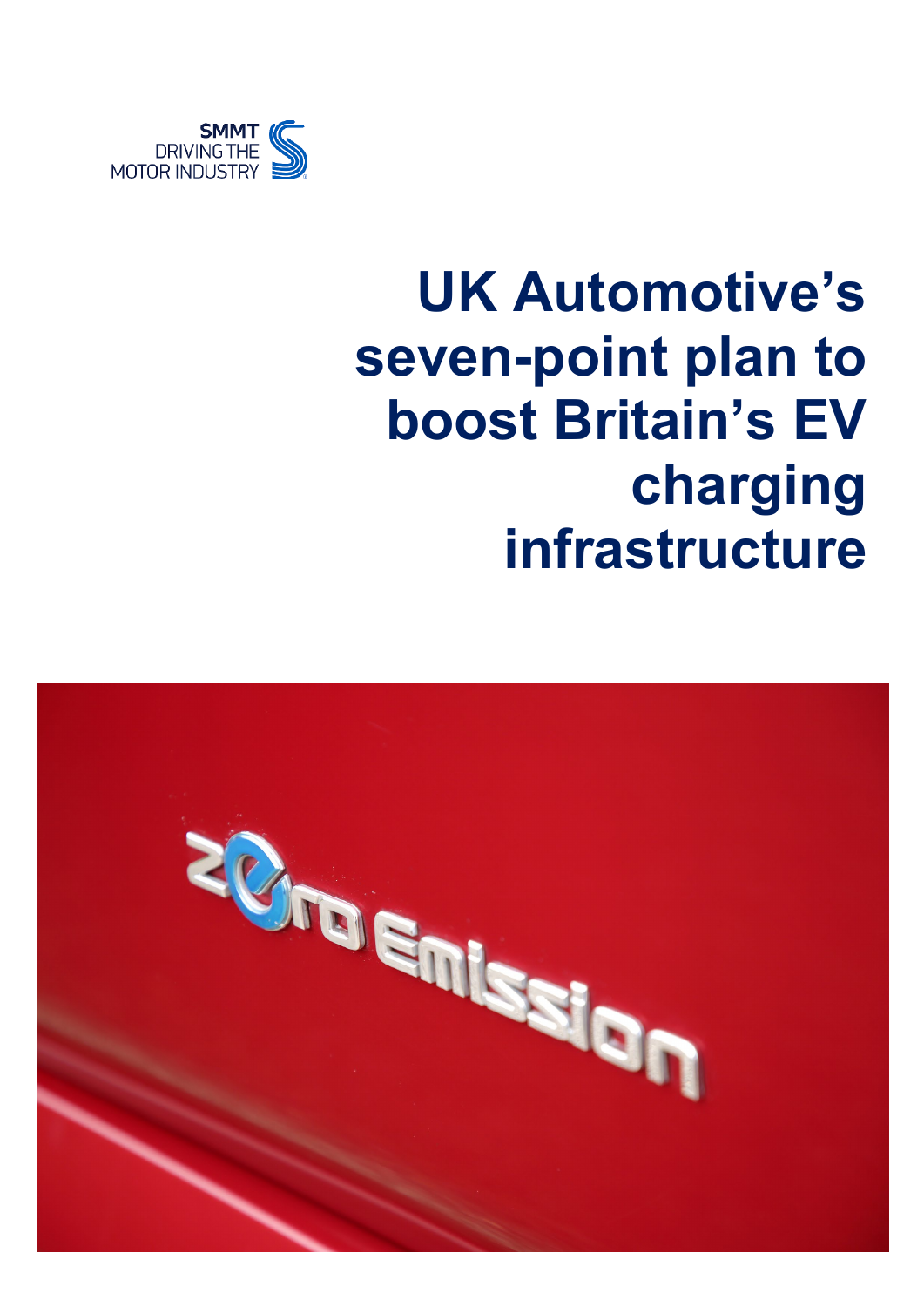

#### FOREWORD



The automotive industry shares government's Net Zero vision and is fully committed to zero emission motoring. These are evidenced by the very significant investments that have resulted, and are continuing to result, in a rapidly increasing number of plug-in models introduced and an exponentially growing plug-in vehicle market. Plug-in vehicles accounted for a record-breaking more than one in six UK car registrations in 2021, while battery electric vehicle (BEV) registrations rose to an all-time high of one in nine, with more registered than in 2016-2020 combined.

Our outlook is positive, as we believe the new plug-in car market will continue to grow at an exponential rate, resulting in a car parc comprising 9.3 million plug-ins by 2030 (27.0%) and 18.4 million by 2035 (54.8%), of which 6.9 million (20.1%) and 15.3 million (45.6%) respectively are BEVs. However, this outlook is contingent on the key assumption that charging infrastructure is no longer a barrier to mass market uptake. Unlocking the full environmental and socioeconomic benefits of this transition requires collaboration involving industry, government and key sectors such as fleets, infrastructure and energy.

Government, local authorities and the charging infrastructure sector deserve credit for the more than 3,000% growth in public charging infrastructure since the first chargepoints were installed in 2011. However, every single reputable study or consumer survey have invariably and consistently shown that the inadequacy of infrastructure provision is still a concern for many consumers and is a main barrier to mass uptake. Range anxiety has now been replaced by charging anxiety. Although most current plug-in vehicle users charge at home, public chargepoints remain critical for consumer confidence and are heavily relied upon by many commercial and grey fleets as well as the one-third of British households that do not have off-street parking.

As plug-in vehicle registrations surged, public charging infrastructure expansion has failed to keep pace. Plug-in cars on the road had grown a phenomenal 280.3% between 2019 and 2021, but slow/fast public chargepoints grew by just 69.8% in the same period. While BEVs in the car parc grew by a staggering 586.8%, rapid/ultra-rapid charger stock grew by 82.3%. We should be proud that the UK is a leader in the rapid/ultra-rapid charger segment, with its 32 BEVs per charger ratio well ahead of most major markets apart from China (11:1), South Korea (12:1) and Japan (17:1). However, our plug-in cars per slow/fast public charger ratio has deteriorated from 11:1 to 16:1, which compares unfavourably to the ratios in South Korea (3:1), the Netherlands (5:1), China (9:1), France (10:1) and Belgium (13:1).

With government's 2030 and 2035 end-of-sale deadlines in place and binding targets for zero emission vehicle sales expected from 2024, the UK automotive industry is required to make a more significant and advanced commitment than just about any other major car or van market. Yet there is a glaring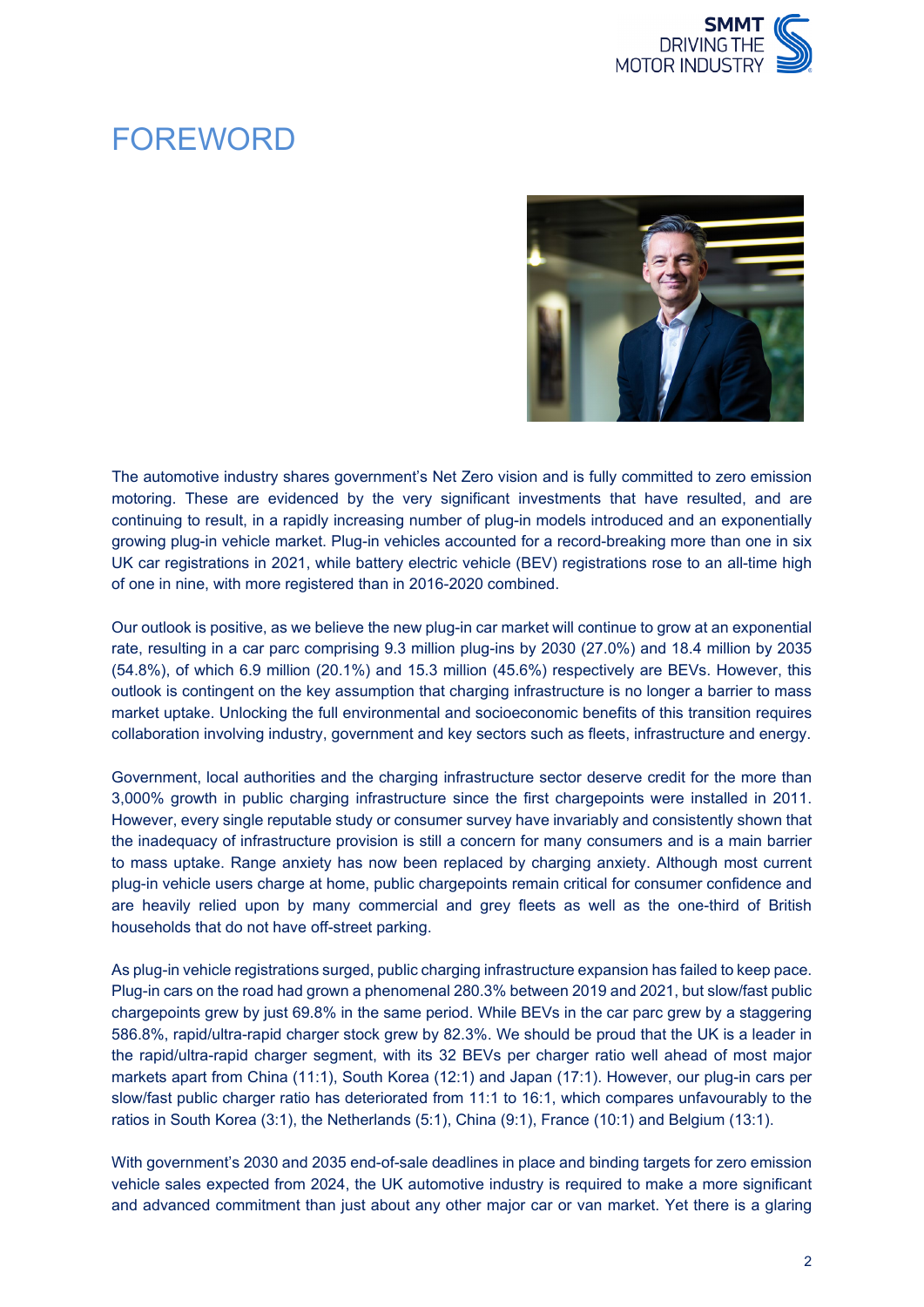

lack of an equivalent mandate with binding targets for delivering a commensurate nationwide network of chargepoints that is fit for purpose for the mass market transition and that matches consumer needs.

Left entirely to market forces, the rollout of chargepoints will naturally prioritise commercial rather than consumer interests, focussing predominantly on the more profitable types of chargers and highutilisation locations. As a result, while the problem may not be a **lack** of chargepoints, the provision of public chargers risks becoming increasingly **inadequate**, **inequitable** and **disproportionate** as plugin vehicle uptake accelerates. The lack of regulation in the charging infrastructure market, meanwhile, has resulted in poor **consumer experience**, as both the Competition and Markets Authority and government have discovered. Charging should really be as easy and uneventful as refuelling.

Industry is determined to work with government and all stakeholders to jointly deliver an ambitious transition to zero emission mobility that has consumers at the heart of it and is accessible and affordable for all. Consumer-centricity must be based on three fundamental principles: **adequacy**, **experience** and **equity**. In this paper we set out the UK automotive industry's views on the key measures required to deliver consumer-centric charging infrastructure that is pivotal to a successful transition. Involving the three inextricable and mutually reinforcing elements of **binding targets**, **proportionate regulation** and **enabling support**, these measures are summarised in the following **seven-point plan**.

**Mike Hawes Chief Executive**  The Society of Motor Manufacturers and Traders (SMMT)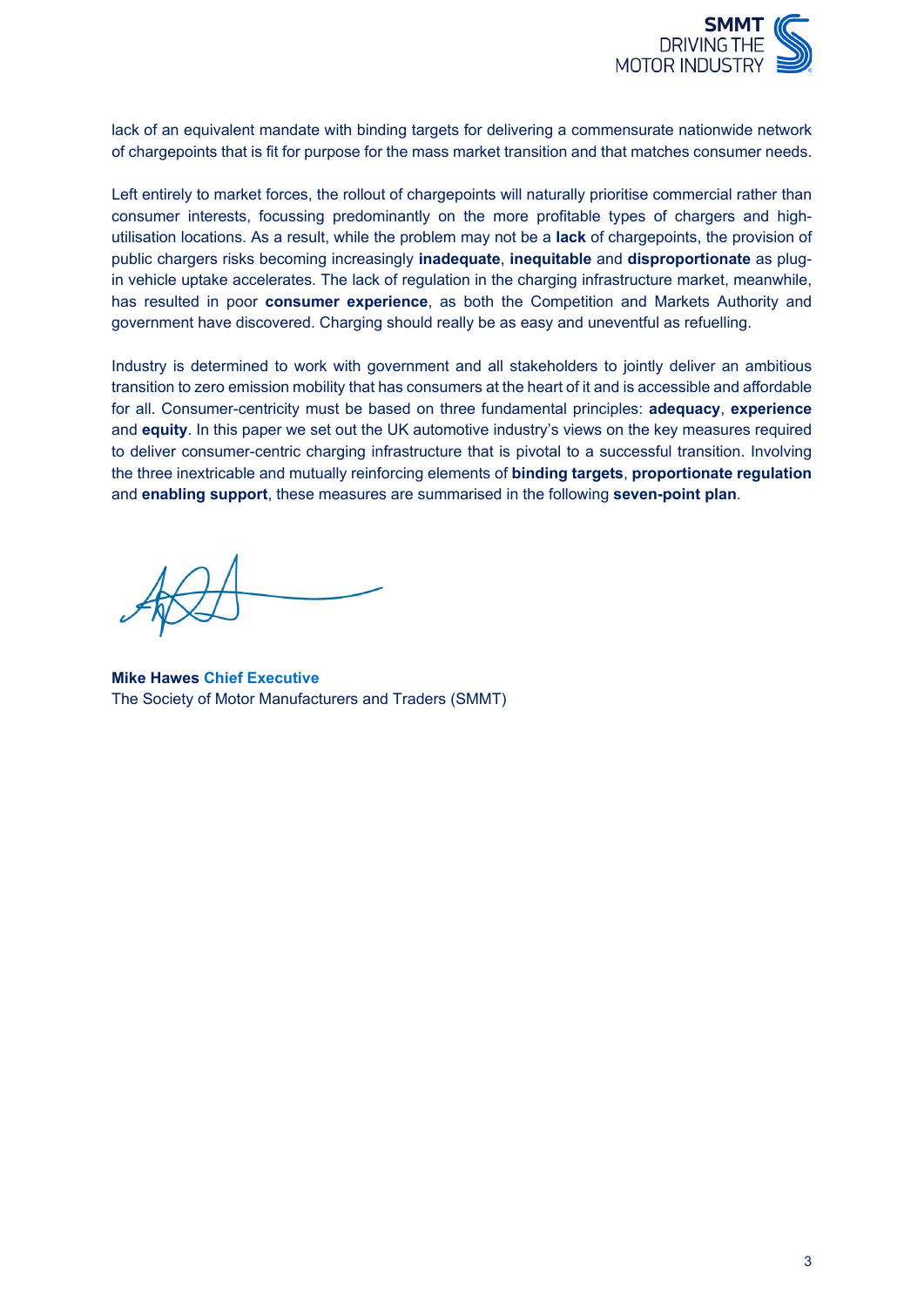

## **1. Embed consumer-centricity in policy and a national plan on charging infrastructure**

Consumer-centricity means putting **consumer interests first** in every aspect of charging infrastructure development and expansion, including policy-making, and should be based on three key principles:

- **Adequacy:** There must ultimately be at least adequate charging infrastructure to enable motorists to find an available and working public charger on demand. This means there needs to be a binding commitment and a coordinated plan to significantly uplift the number of public chargers of the right types in the right places.
- **Experience:** The consumer experience of charging a plug-in vehicle must be as easy as, if not easier than, refuelling. There must be regulation on a minimum standard of reliability, ease of payment, pricing transparency, information provision, accessibility and security.
- **Equity:** No socioeconomic groups or communities, particularly those in rural areas or reliant on on-street residential charging, should be disadvantaged or left behind. Public charging must also be affordable so that consumers are not "penalised" in the pocket for not having a private driveway and access to a dedicated home charger.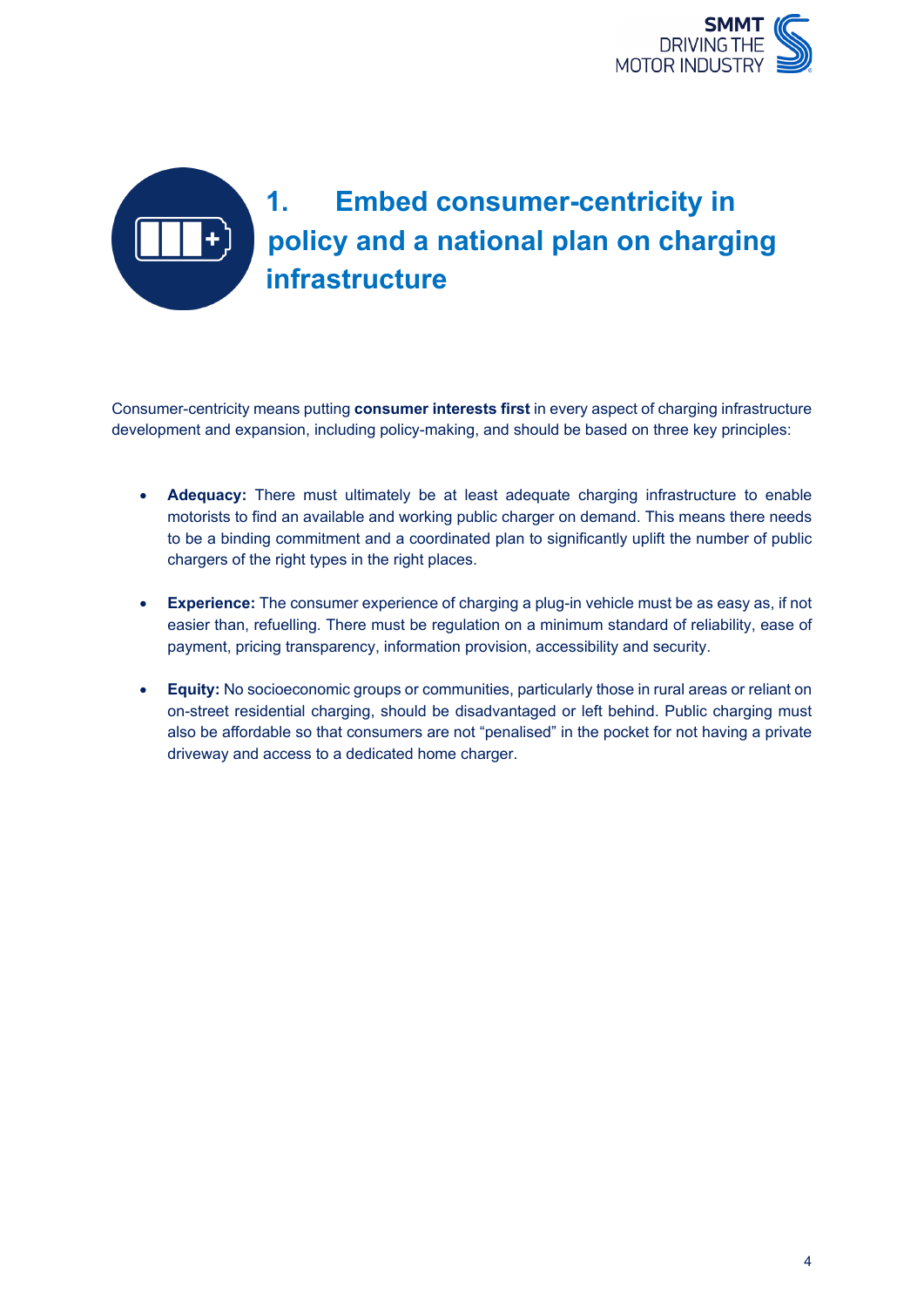

#### **2. Develop and implement a nationally coordinated but locally delivered infrastructure plan**

Government's forthcoming EV Infrastructure Strategy is a step in the right direction. However, for maximum effectiveness and impact, the strategy must be accompanied by a **nationally coordinated but locally delivered infrastructure plan** that is delivery orientated. The plan must include:

- A focus on ensuring there is a national network of public chargers of **the right types in the right places,** serving the right needs and achieving as high utilisation as possible. This should be delivered by **mapping** out actual and anticipated consumer charging needs and gaps in provision through the help and involvement of all key stakeholders.
- A comparable **metric** to appropriately assess and track charging infrastructure adequacy over time, and thus signal if additional investment or policy measures are required. This metric should be based on a cars-to-charger ratio, as this provides a more accurate picture of chargepoint **density** and the potential **pressure** on public charging infrastructure based on the expected number of vehicles at a given location. The ratios that should be tracked are **plug-in cars per slow/fast public chargepoint** and **BEVs per rapid/ultra-rapid public chargepoint**.
- Minimum requirements in public chargepoint planning, commissioning and delivery, along with an associated parking space, that meet the needs of **light commercial vehicles**, which have a larger footprint and different form factor compared to cars.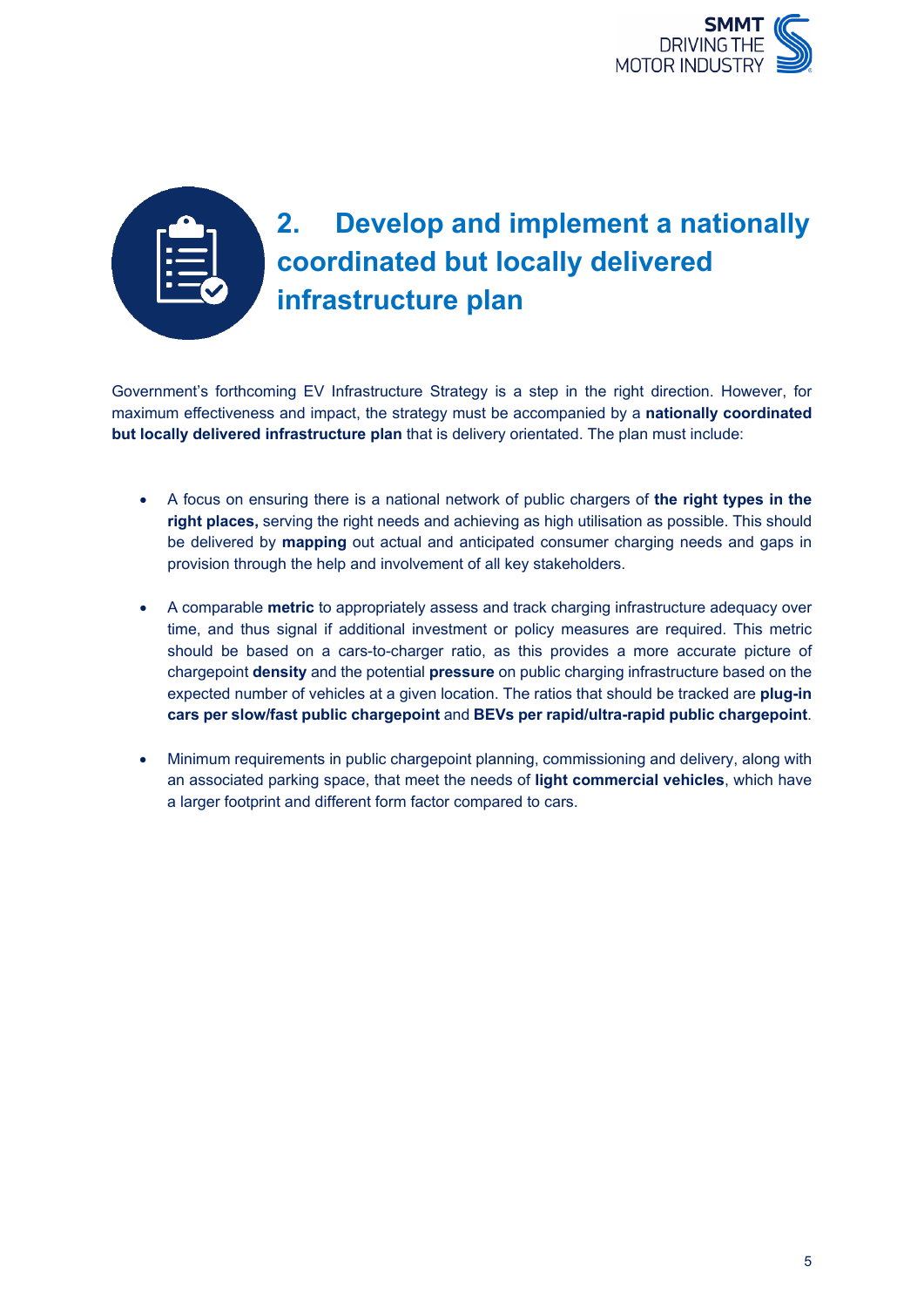

#### **3. Invest significantly to uplift all types of charging infrastructure, particularly public chargers, ahead of need**

Government and the infrastructure sector should commit to bold and ambitious investments in expanding the rollout of all types of charging infrastructure, ensuring everyone has a **universal "right to charge"**. Government should build on the success of its current £1.3 billion infrastructure package that will be further strengthened by a share of a new commitment of £620 million. While the largest proportion of public funds has been allocated to future-proofing electricity grid capacity at motorway service areas and major A-roads, increased support is needed in other areas such as:

- Significantly uplifting the number of public chargers **ahead of need**, focussing particularly on creating investable propositions and de-risking private investment in segments where there is genuine market failure, such as certain on-street and rural chargepoints.
- Extending funding support for both **home and workplace charging** through the Electric Vehicle Homecharge Scheme and the Workplace Charging Scheme into the second half of this decade. Home charging will remain the backbone of plug-in vehicle charging for those with access to a dedicated private home charger.
- Reforming the **VAT regime for public charging** by applying the lowest rate (i.e. 5%) across the board for electricity used for charging regardless of where the vehicle is charged. Consumers should not be "penalised" in the pocket for not having a private driveway or garage.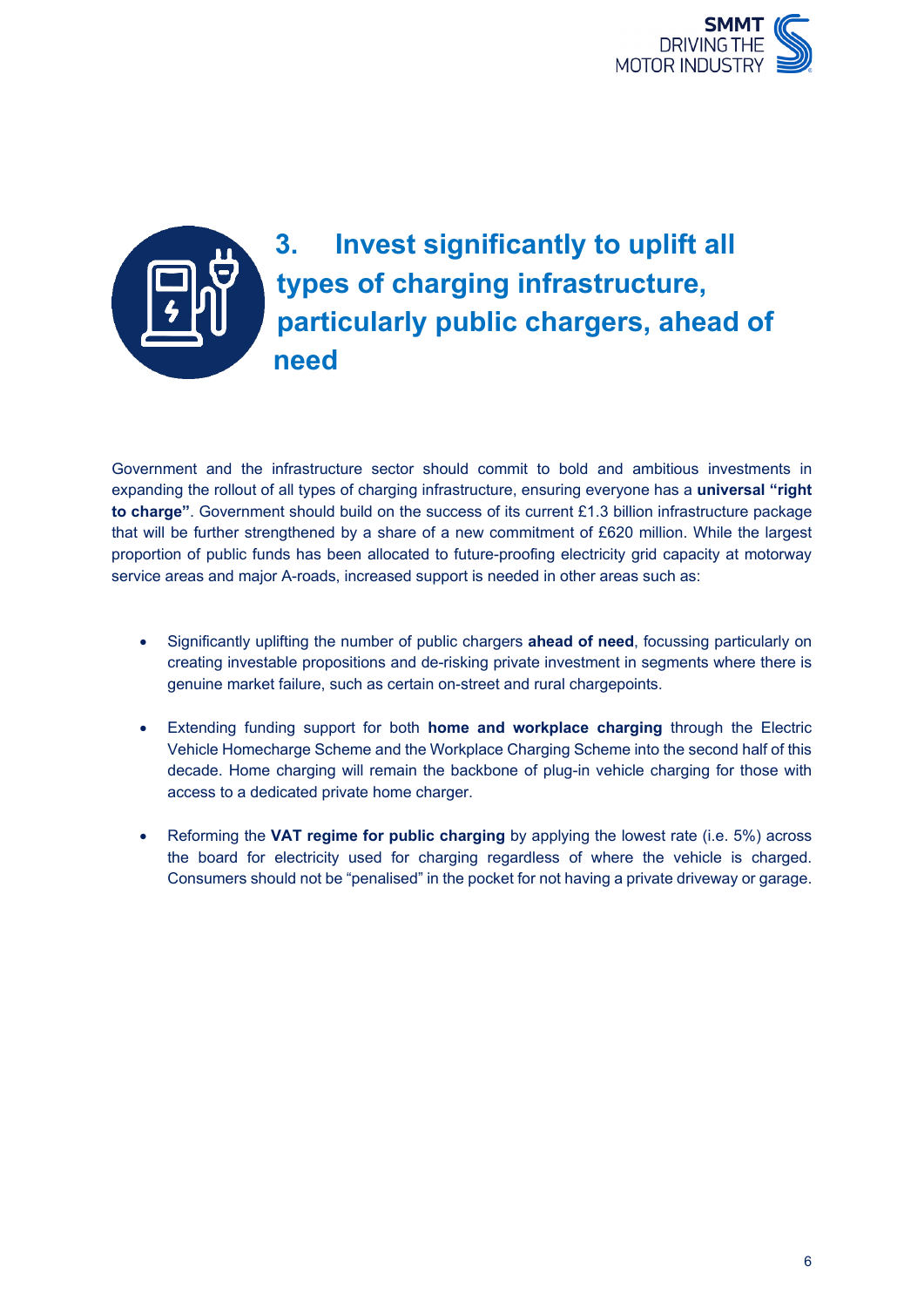

#### **4. Set binding targets to ensure adequate public chargepoint provision and social equity**

As a condition of the ZEV mandate that will be introduced in 2024, government should also put in place a **charging infrastructure mandate** by setting **binding targets** of public chargepoint provision on a **graduated basis**, commensurate with expected plug-ins on the road over time driven by the ZEV mandate and predicated on robust modelling that is periodically reviewed. These targets, which set out government commitment and call-to-action to achieve a specific goal by a specific time, should focus primarily on the type of chargepoints that are less likely to follow an organic growth path. Binding targets should not be viewed negatively. If reasonable and well designed, like the gigabit broadband target, they reflect positively on government's zero emission mobility ambitions, hold government to account and provide long-term signals and direction for public-private investment. We suggest the following binding targets:

- **Ratio of plug-in vehicles per fast (7-22kW) public charger in each of the economic regions**, set appropriately and reasonably based on the unique characteristics and consumer needs in each region and reviewed annually for relevance. This target, like carbon budgets, should be **binding on government itself**, who should assume overall accountability but delegate responsibilities, by way of a statutory duty for planning and delivery oversight, to local authorities, whose combined performance influences the ratio of the region.
- **Minimum number of rapid/ultra-rapid (50-350kW) public chargers per forecourt/hub/motorway service area**, depending on the size of the site and expected traffic throughput, and reviewed every two years. This target should be **binding on CPOs**. Compared to fast public chargers, it is not expected that there will be material underprovision of rapid and ultra-rapid chargers, as these are the relatively more profitable chargers in a CPO's portfolio.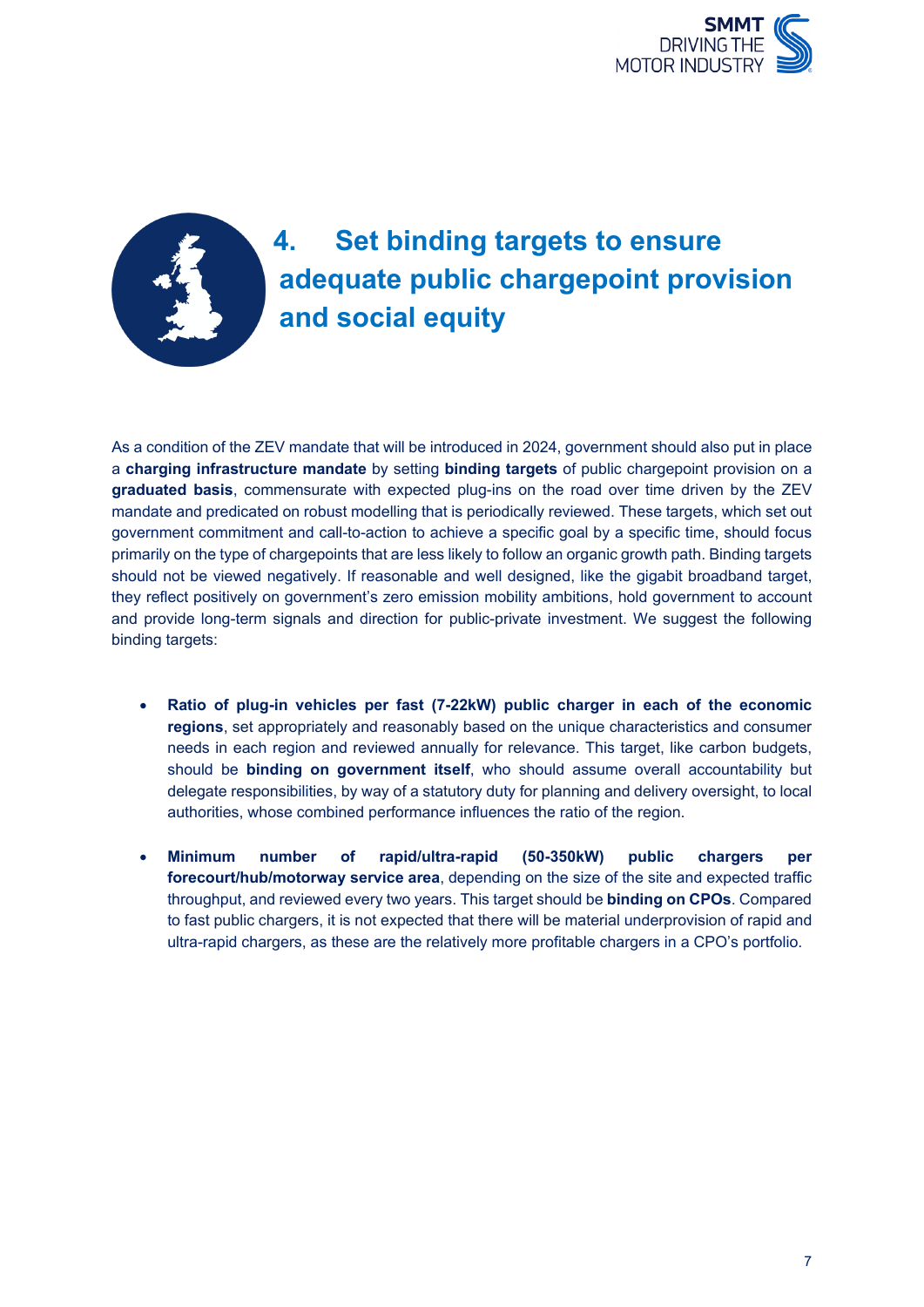



#### **5. Enact proportionate regulation to deliver the best outcomes for consumer experience and expansion of provision**

We welcome the various announcements so far in which government has set out its intention to regulate to deliver the best outcomes for consumers. We firmly believe it is now important that government follows through and goes further by enacting regulation on the following:

- Setting **minimum standards of consumer experience**. These should include:
	- o All public chargepoints, not just rapid and ultra-rapid chargers, must offer ad-hoc access and payment via contactless debit/credit card and network roaming.
	- o A mandated minimum reliability rate of 99%, measured per operator per annum.
	- $\circ$  All public chargepoints must make available the "must have" static and dynamic (real-time) information set out in government's consumer experience consultation.
	- o For pricing transparency, all CPOs should charge for the electricity they provide in p/kWh.
- Creating a fit-for-purpose regulatory body, Office of Charging (Ofcharge), to monitor the market, including for price levels and affordability, and enforce the regulated minimum standards.
- Reforming building regulations to mandate chargepoints to be installed in new residential and non-residential buildings, and existing ones undergoing major renovation.
- Introducing a statutory duty on the part of local authorities to **plan for** and **oversee the delivery** of chargepoints on a proportionate and graduated basis.
- Requiring a minimum number of chargepoints in non-residential car parks on a graduated basis.
- Banning long-term exclusive arrangements at motorway service areas.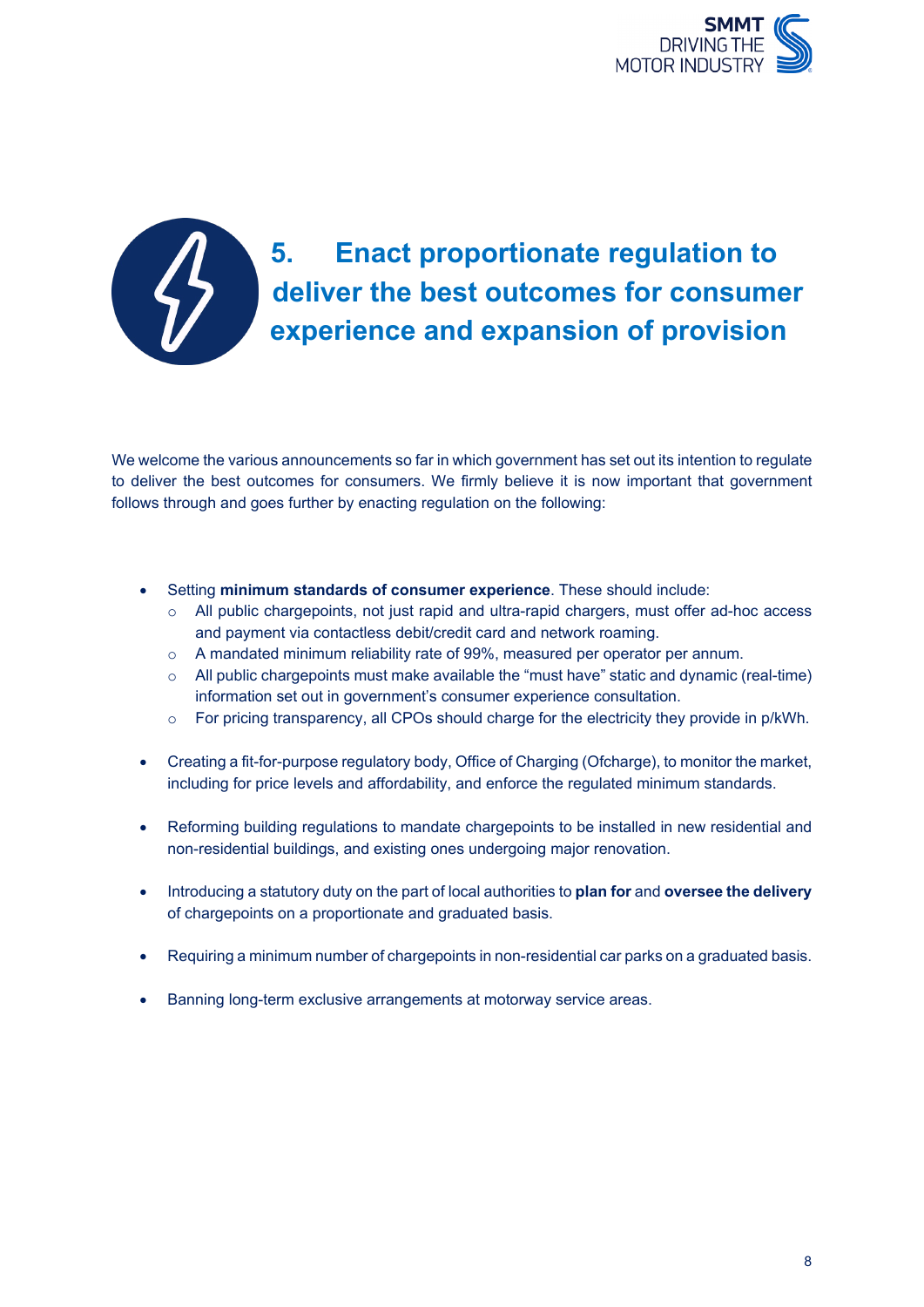



### **6. Provide adequate enabling support to incentivise and facilitate delivery of charging infrastructure**

The infrastructure sector and local authorities must be supported in delivering charging infrastructure through a raft of measures that should work **in combination**. These support measures are aimed at **de-risking** private investment and creating **investable propositions** to address genuine market failures and plugging recognised **resource gaps** at the local authority level. These measures include:

- **Mixed high-low utilisation blocks for long-term tenders**. Public chargepoint tenders issued by local authorities should be long-term and require both urban and rural, as well on-street and off-street, coverage, thus resulting in successful bidders operating high-utilisation urban and off-street chargers that offset potential losses from low-utilisation rural and on-street chargers.
- **Modified contracts for difference**. Akin to price guarantees, government should set a fair expected annual revenue (strike price) for normal operations, along with stringent service level agreements and other conditions, in specifically targeted low-utilisation, or commercially unattractive, blocks and cover the shortfall in the CPO's verified annual revenues until the market is deemed to have matured.
- **Anticipatory demand-led approach through an online portal**. In areas with insufficient chargepoints, local residents intending to purchase or lease a plug-in vehicle within the next six months should be able to log requests for a chargepoint online. The local authority is then obliged to ensure a chargepoint is installed in the location of need within six months.
- **Adequately supporting and resourcing local authorities**. Statutory duty placed on local authorities to plan for and oversee the delivery of public chargers must be accompanied by greater levels of support in the form of resource funding, not just the existing capital funding. The proposed Ofcharge should be given an additional role as a dedicated national body that assists local authorities with all matters pertaining to charging infrastructure planning and implementation. It should be the custodian of a uniform national guidance, including streamlined planning permission processes and standardised procurement templates.